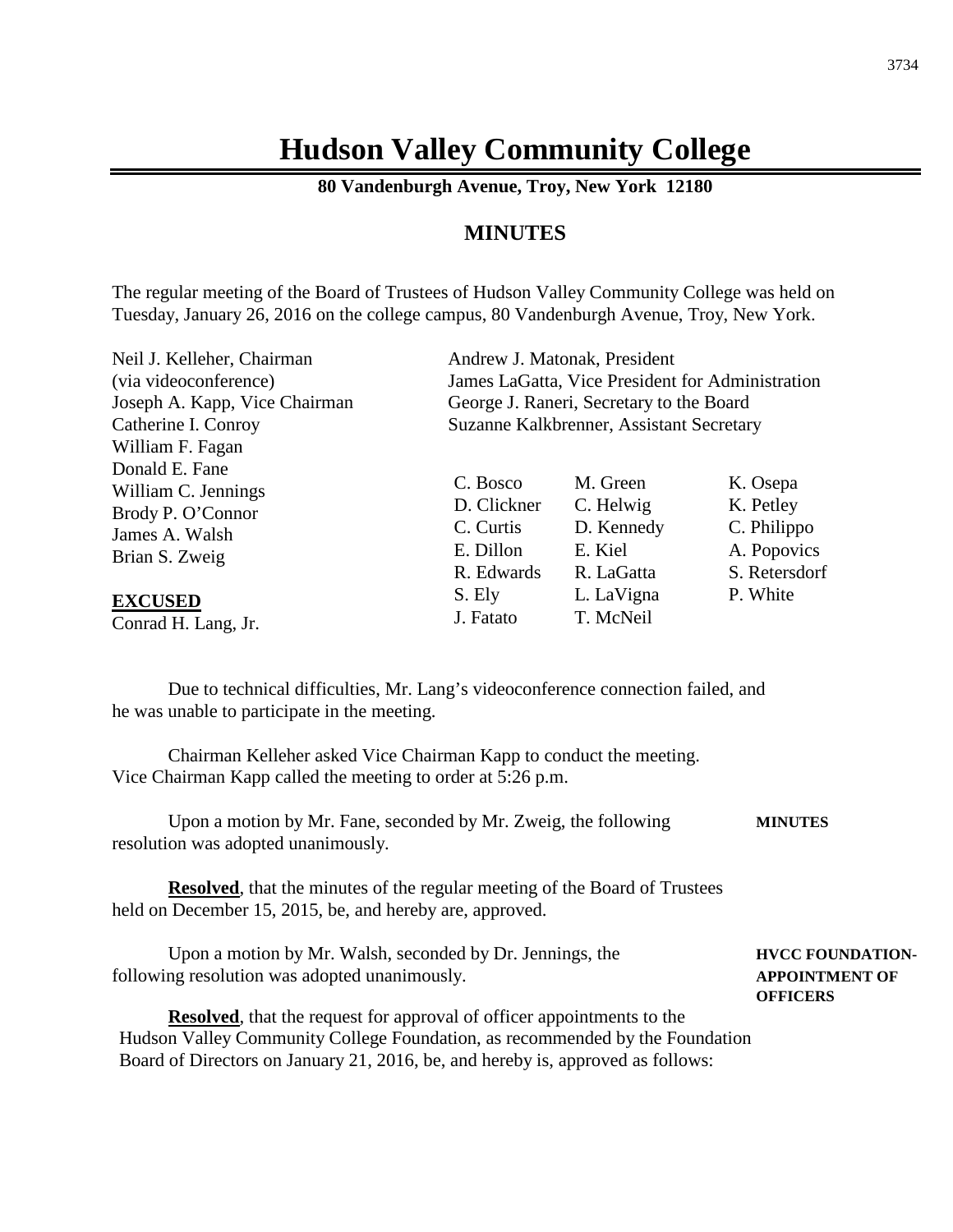The Foundation Board recommends the following slate of officers for a term from February 1, 2016 to January 31, 2017:

Frank Sarratori, Chairperson Jerilee Beaudoin '92, Vice Chairperson Leslie King, Vice Chairperson Mark Mitchell '74, Treasurer Kelly Klopfer, Secretary

Upon a motion by Mr. Fagan, seconded by Ms. Conroy, the following **HVCC FOUNDATION**resolution was adopted unanimously. **APPOINTMENT OF**

**Resolved**, that the request to appoint Paul E. Bulmer as Director Emeritus, DIRECTOR as recommended by the Foundation Board of Directors, on January 21, 2016, be, **EMERITUS** and hereby is, approved. The resolution shall read as follows:

**WHEREAS**, Paul E. Bulmer served as a Foundation Director from 2007 to 2016, with dedication to the mission of Hudson Valley Community College to serve its students, faculty, staff and alumni, and

**WHEREAS**, Paul E. Bulmer has served as a champion to the mission of Hudson Valley Community College to provide dynamic, student-centered, comprehensive, and accessible educational opportunities that address the diverse needs of the community, and

**WHEREAS**, Paul E. Bulmer has been committed through his financial leadership to providing caring, personal, high-quality service at a reasonable cost to support students' success in reaching and raising their goals, and

**WHEREAS**, Paul E. Bulmer has served as chair of the Foundation's Audit Committee and held it accountable to be fiscally sound for the future of its endowments, and

**WHEREAS**, Paul E. Bulmer, through his board service, has preserved the legacy of his father, former Hudson Valley Community College President Joseph J. Bulmer, with two endowed funds, the Dr. Joseph J. Bulmer Educational Opportunity Center Scholarship and the Dr. Joseph J. Bulmer Award for Excellence in Library Research, and

**WHEREAS**, Paul E. Bulmer has provided leadership within his profession and community as a member of the Saratoga Economic Development Corporation, Albany 2030 and the Capital Region Chamber of Commerce;

**NOW, THEREFORE, BE IT RESOLVED** that, in special recognition of his distinguished service, Hudson Valley Community College, the Foundation Board of Directors, the Foundation Executive Committee and members of the board wish to acknowledge Paul E. Bulmer by appointing him as a Foundation Board Director Emeritus, and

**PAUL E. BULMER AS**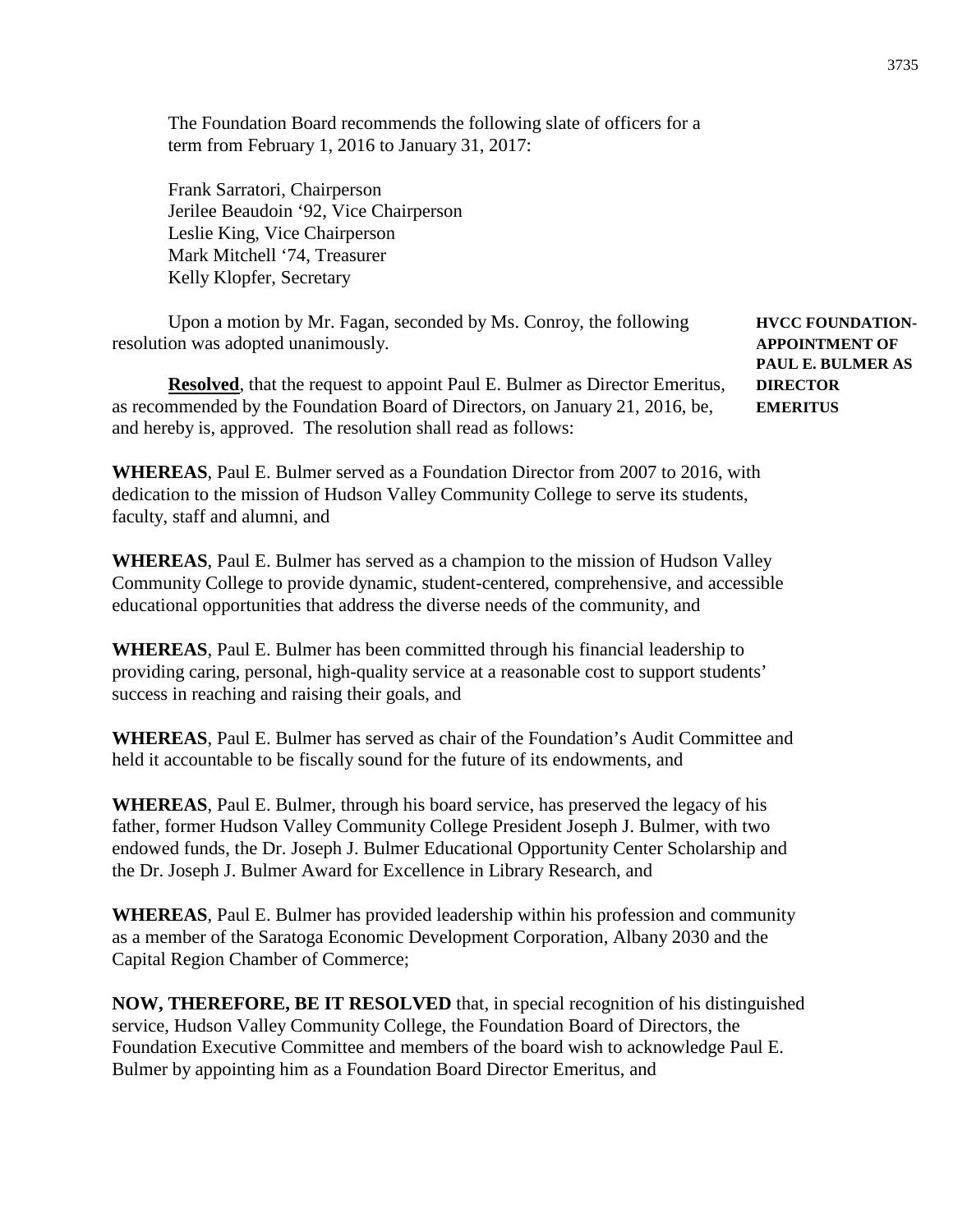**BE IT FURTHER RESOLVED** that this Board herein extends its deepest appreciation to Paul E. Bulmer for his dedication and service to Hudson Valley Community College and to the people of Rensselaer County and the Capital Region, and

**BE IT FURTHER RESOLVED** that this Resolution is recorded in the minutes of the Hudson Valley Community College Foundation Annual meeting, dated January 21, 2016, and the Hudson Valley Community College Board of Trustees meeting, dated January 26, 2016.

Following the resolution's approval, Mr. Fagan noted that he and Mr. Walsh had served with Paul Bulmer for many years on the Foundation Board. Mr. Fagan stated that Mr. Bulmer's commitment to the college was so much like his father's, Dr. Joseph Bulmer's, and asked that it be noted for the record that Paul Bulmer was "an exceptional, loyal, and dedicated board member who gave not only his time but his resources to further the mission of the college; he never refused a board task or a request. His contribution was invaluable, and he will sorely be missed." Mr. Walsh and the Board concurred with Mr. Fagan's assessment.

| Upon a motion by Mr. O'Connor, seconded Mr. Walsh, the | <b>HVCC FOUNDATION-</b> |
|--------------------------------------------------------|-------------------------|
| following resolution was adopted unanimously.          | <b>APPROVAL OF</b>      |

**Resolved**, that the request to approve a Memorandum of Understanding between Hudson Valley Community College and Hudson Valley Community College Foundation Inc., as recommended by the Foundation Board of Directors on January 21, 2016, be, and hereby is, approved.

Upon a motion by Mr. Fane, seconded by Ms. Conroy, the following **AMENDMENT TO** resolution was adopted unanimously. **SEQRA FOR**

**Resolved**, that the request for approval of an amendment to the negative declaration to sell real property located north of Morrison Avenue for development of student housing, be, and hereby is, approved. The resolution shall read as follows:

# **RESOLUTION APPROVING AN AMENDMENT TO THE NEGATIVE DECLARATION TO SELL REAL PROPERTY LOCATED NORTH OF MORRISON AVENUE FOR DEVELOPMENT OF STUDENT HOUSING**

**WHEREAS**, on June 24, 2014, the College Board of Trustees, acting as Lead Agency, issued a Notice of Determination of Non-Significance in the form of a Negative Declaration to lease property at the former Hy Rosenblum Administration Building ("HRC") for the purpose of demolishing the existing structure and constructing student housing; and

**WHEREAS**, since that determination, the successful bidder was unable to undertake the project and, consequently, the College issued a second RFP that contemplated the sale of

# **STUDENT HOUSING**

**MOU WITH HVCC**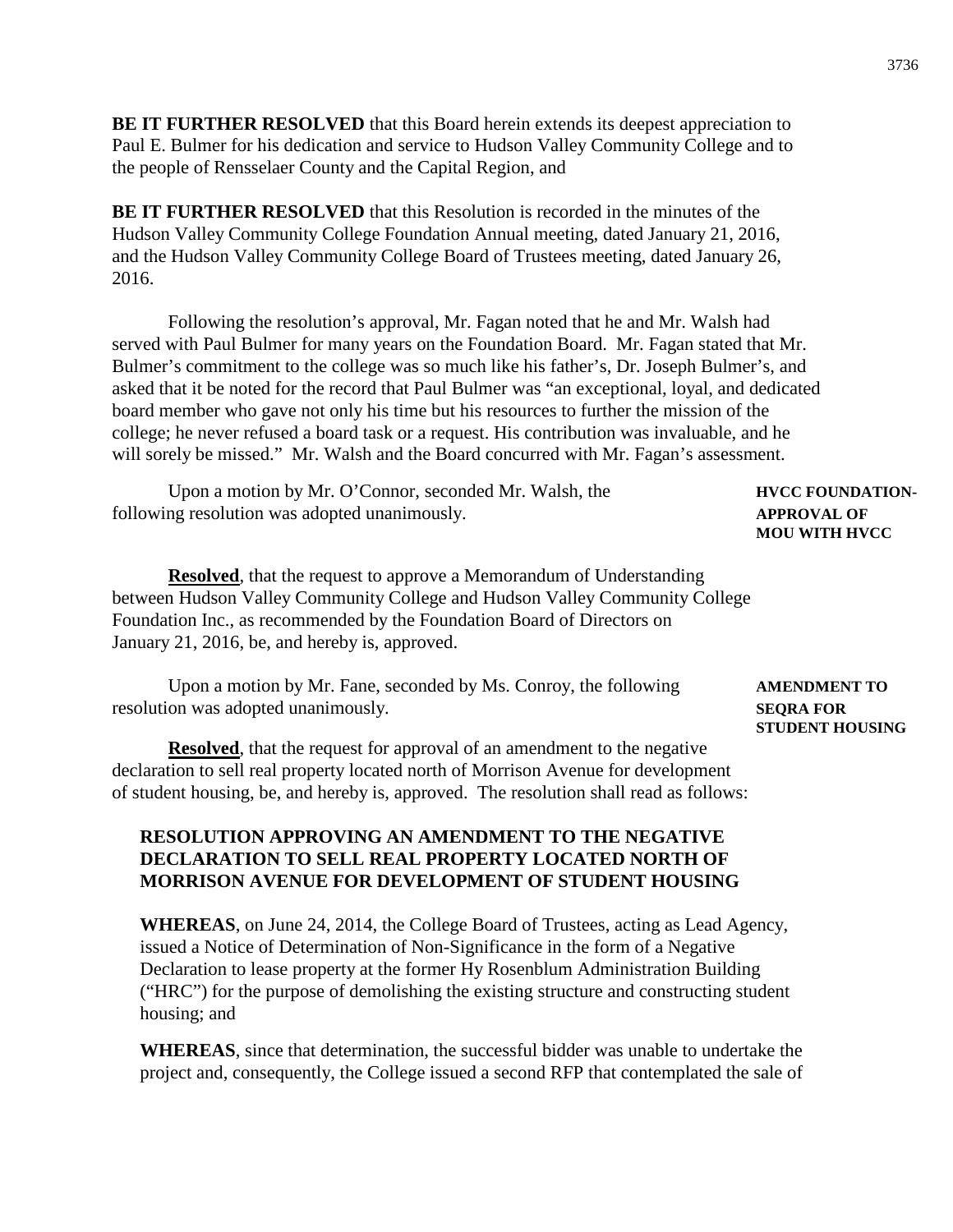the 41-acre parcel, a portion of which sits the existing HRC, instead of entering into a leasing arrangement as had originally been planned;

**WHEREAS**, pursuant to 6 NYCRR  $\S617(7)(e)(1)$ , the College Board of Trustees, acting as Lead Agency in the original SEQRA, is permitted to submit an amended negative declaration when changes are proposed in a project or when changes in circumstance related to the project arise that were not previously considered and the lead agency determines that no significant adverse environmental impacts will occur; and

**WHEREAS**, the College has considered the potential impacts associated with the sale of the 41-acre property in conjunction with the proposals it received for the construction of student housing on this site, and, based on that review, has made a reasoned elaboration of the basis for its determination that the amendments proposed will not have a significant impact on the environment;

# **NOW, THEREFORE, BE IT RESOLVED BY THE MEMBERS OF THE BOARD OF TRUSTEES OF HUDSON VALLEY COMMUNITY COLLEGE, AS FOLLOWS:**

**RESOLVED**, that based upon the previous Negative Declaration, the studies associated thereto, the responses to the College's Request for Proposal and subsequent interviews with bidders interested in purchasing the 41-arce parcel to develop student housing as examined against the criteria set forth in 6 NYCRR §617.7(c), the Board of Trustees accepts and confirms the findings in the Amendment to the Negative Declaration, as set for in Appendix "A" attached hereto, and be it further

**RESOLVED**, that as a result of these findings, it is the Board of Trustees' opinion and determination that the new circumstances that have evolved affecting this project will not have a significant impact on the environment and that a draft environmental impact statement need not be prepared, and be it further

**RESOLVED**, that except for the project changes specified in the attached Amendment to the June 24, 2014 Negative Declaration, all other determinations not affected by these changes that were made by the College Board of Trustees during its original SEQRA review shall remain in full force and effect as of the date those findings were made; and be further

**RESOLVED**, that College Counsel is hereby authorized and directed to file a copy of the Amendment to the Negative Declaration in the Office of the President and to send copies of this determination to the Involved and Interested Agencies.

Upon a motion by Ms. Conroy, seconded by Mr. Fane, the following **SALE OF REAL** resolution was adopted unanimously. **PROPERTY FOR**

**STUDENT HOUSING**

**Resolved**, that the request for approval of the selection of The United Group of Companies, Inc. to purchase certain real property for the development of student housing, be, and hereby is, approved. The resolution shall read as follows: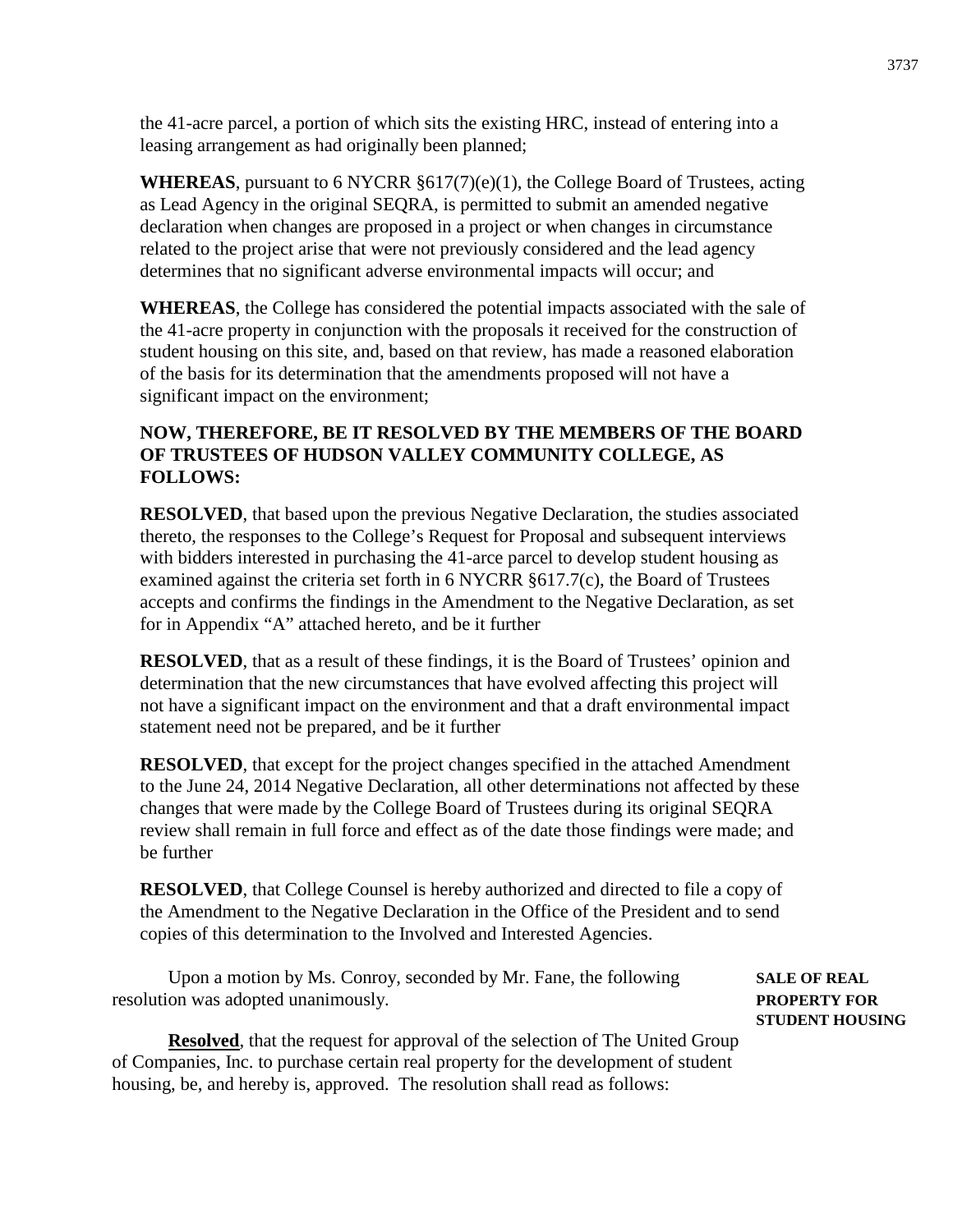# **RESOLUTION APPROVING THE SELECTION OF THE UNITED GROUP OF COMPANIES, INC. TO PURCHASE CERTAIN REAL PROPERTY FOR THE DEVELOPMENT OF STUDENT HOUSING**

**WHEREAS**, upon the approval of this Board, the County of Rensselaer and the SUNY Board of Trustees, the College released a Request for Proposal on October 28, 2015 soliciting bidders to purchase a 41-acre parcel located on the north side of Morrison Avenue, Troy, New York for the purposes of constructing and managing student housing on the site; and

**WHEREAS**, the College timely received two (2) responses to the Request for Proposal and determined that both bids were responsive; and

**WHEREAS**, the College has carefully reviewed both proposals, engaged in interviews with both parties and their respective teams and issued subsequent questions concerning their respective managing capabilities of student housing;

# **NOW, THEREFORE, BE IT RESOLVED BY THE MEMBERS OF THE BOARD OF TRUSTEES OF HUDSON VALLEY COMMUNITY COLLEGE, AS FOLLOWS:**

**RESOLVED**, that based on the recommendations of the College selection committee and consideration of the respective bids, the College Board of Trustees approves the United Group of Companies, Inc. to purchase the 41-acre site and develop student housing consistent with its responses to the Request for Proposal; be it further

**RESOLVED**, that any Purchase and Sale agreement shall be subject to review and approval by College Counsel; be it further

**RESOLVED**, that the College President and/or College counsel are authorized to take whatever furthers steps are needed and to execute the documents necessary to effectuate the sale of the Property.

# **INFORMATION ITEMS INFORMATION**

The following information items were noted: **ITEMS** 

# **A. FULL-TIME FACULTY**

1. Schools of Business & Engineering and Industrial Technologies

Daniel Honovic, Instructor, Building Systems Technology, f/t appt., eff.  $1/19/16$  \$48,981/yr

Deidre Rudolph, Instructor, Civil, Construction, Industrial and Mechanical Technologies, f/t appt., eff.  $1/18/16$  \$48,981/yr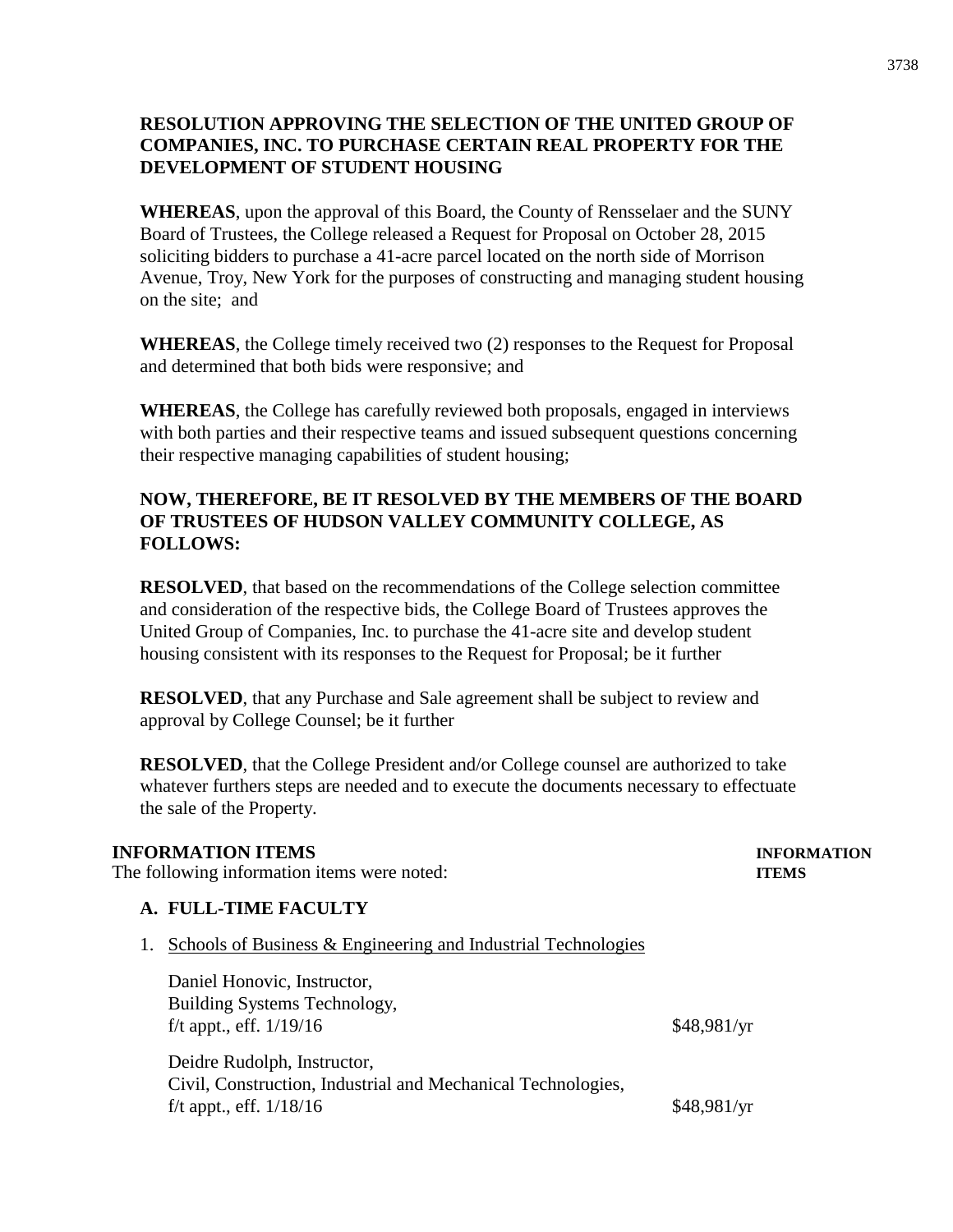|    | Ricky Thibodeau, Department Chair<br>Accounting, Entrepreneurship and Marketing,<br>f/t appt., eff. $1/19/16$                       | \$55,000/yr<br>$+$ \$8750 Stipend |
|----|-------------------------------------------------------------------------------------------------------------------------------------|-----------------------------------|
|    | Peter Czuwala, Instructor,<br>Construction, Industrial and Mechanical Technologies,<br>f/t appt., eff. $1/19/16$                    | \$48,981/yr                       |
|    | <b>B. FULL-TIME NON-TEACHING PROFESSIONALS</b>                                                                                      |                                   |
|    | 1. E.O.C.                                                                                                                           |                                   |
|    | Kevin Manning, College and Employment Specialist,<br><b>EOC</b> Instructional Services,<br>f/t appt., eff. $12/16/16$ or thereafter | \$39,300/yr                       |
|    | 2. Enrollment Management & Student Development                                                                                      |                                   |
|    | David Ames, Assistant Baseball Coach,<br>Intercollegiate Athletics,<br>f/t temp. appt., eff. $12/17/15$ or thereafter               | \$1000/yr                         |
|    | Vincent Giordano, Photography/Multimedia Specialist,<br>Graphics,<br>f/t appt., eff. $1/5/16$ or thereafter                         | \$44,000/yr                       |
|    | Chelcy Moore, Assistant Women's Basketball Coach,<br>Intercollegiate Athletics,<br>f/t temp. appt., eff. $12/17/15$ or thereafter   | \$1500/yr                         |
|    | Jonathan Villa, Assistant Women's Basketball Coach,<br>Intercollegiate Athletics,<br>f/t temp. appt., eff. $12/17/15$ or thereafter | \$1500/yr                         |
|    | <b>C. PART-TIME FACULTY</b>                                                                                                         |                                   |
| 1. | <b>Schools of Business &amp; Engineering and Industrial Technologies</b>                                                            |                                   |
|    | Matthew Cushing, Instructor,<br><b>Electrical Construction and Maintenance,</b><br>p/t appt., eff. 1/19/16                          | \$1113/sch                        |
|    | Brittany Slingerland Ketterman, Instructor,<br>Building Systems Technology,<br>p/t appt., eff. 1/19/16                              | \$1113/sch                        |
|    |                                                                                                                                     |                                   |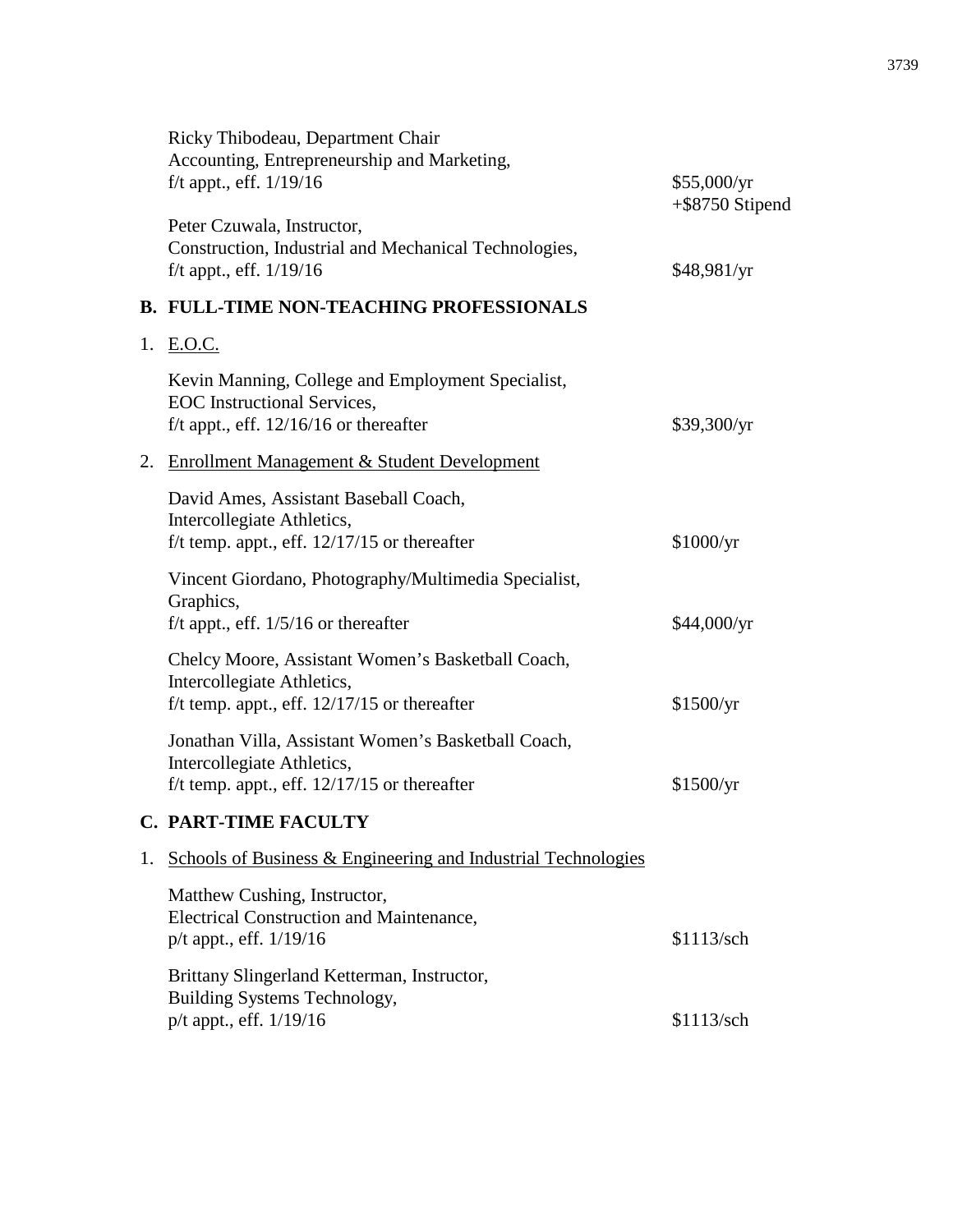# 2. School of Health Sciences

|    | Edward Galka, Instructor,<br>Mortuary Science (shelf),                                                                                      |            |
|----|---------------------------------------------------------------------------------------------------------------------------------------------|------------|
|    | p/t appt., eff. 1/19/16                                                                                                                     |            |
| 3. | School of Liberal Arts and Sciences                                                                                                         | \$1113/sch |
|    | Scott Draina, Instructor,<br>Fine Arts, Theatre Arts and Broadcast Communications<br>(HS Model), $p/t$ appt., eff. $12/18/15$ or thereafter | \$0        |
|    | Aubrie Graves, Instructor,<br>Human Services & Chemical Dependency,<br>p/t appt., eff. 1/19/16                                              | \$1113/sch |
|    | Carrie Lue, Instructor,<br>Fine Arts, Theatre Arts and Broadcast Communications<br>(HS Model), $p/t$ appt., eff. $12/18/15$ or thereafter   | \$0        |
|    | Kevin Maloney, Instructor,<br>Human Services & Chemical Dependency,<br>p/t appt., eff. 1/19/16                                              | \$1113/sch |
|    | Kevin Wynne, Instructor,<br>Biology, Chemistry and Physics,<br>$p/t$ appt., eff. $1/19/16$                                                  | \$1113/sch |
|    | D. PART-TIME NON-TEACHING PROFESSIONALS                                                                                                     |            |
| 1. | <b>Academic Affairs</b>                                                                                                                     |            |
|    | Courtney Pulver, Technical Assistant,<br><b>Instructional Support Services and Retention,</b><br>$p/t$ appt., eff. 12/17/15 or thereafter   | \$17.05/hr |
| 2. | Enrollment Management & Student Development                                                                                                 |            |
|    | Rosemary Kelley, College Nurse,<br>Health Services,<br>$p/t$ appt., eff. 12/15/15 or thereafter                                             | \$23.00/hr |
| 3. | E.O.C.                                                                                                                                      |            |
|    | Adrianne Rickson, College and Employment Specialist,<br><b>EOC</b> Instructional Services,<br>$p/t$ appt., eff. $1/19/16$ or thereafter     | \$20.00/hr |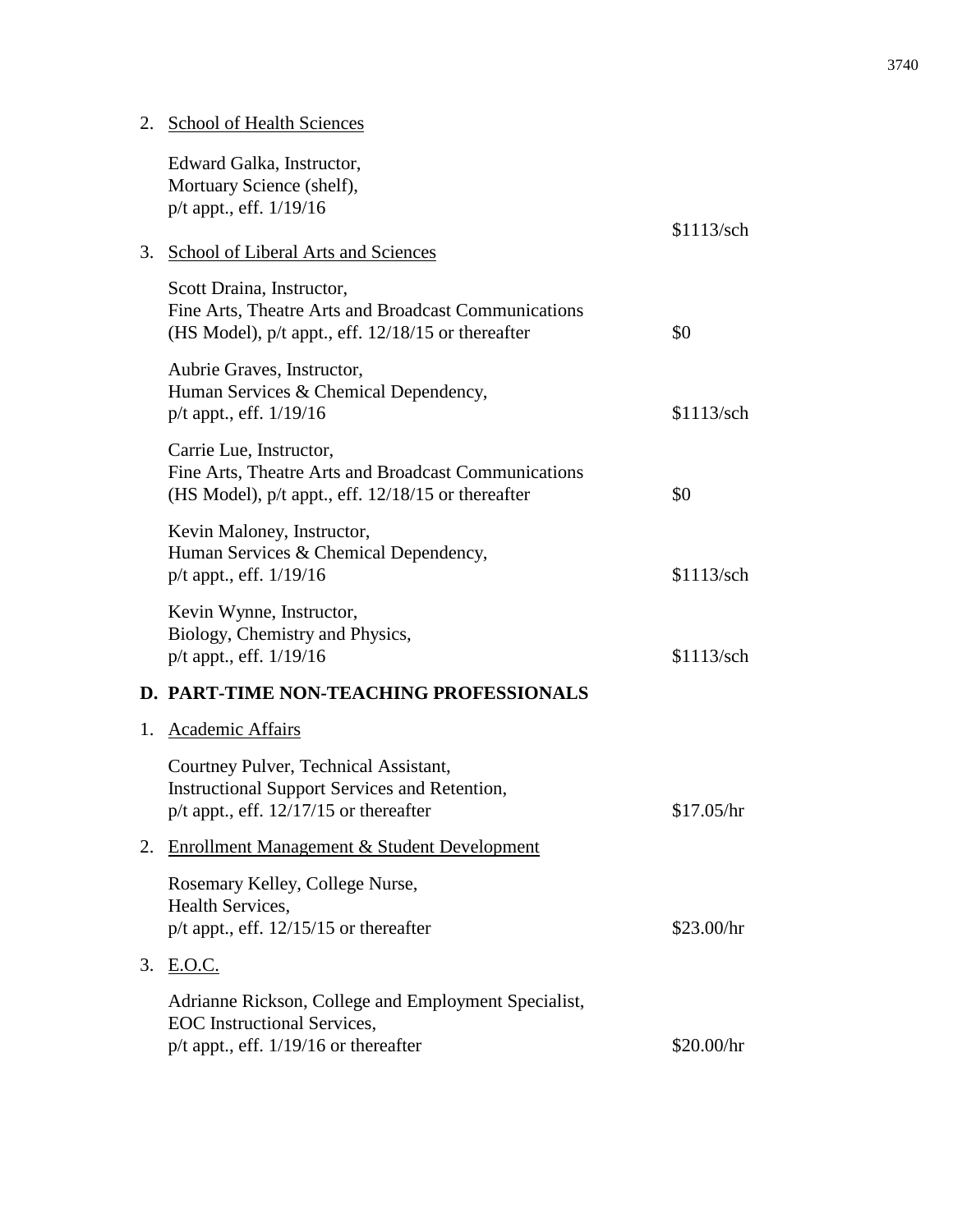# **E. CLASSIFIED STAFF**

# **1.** Enrollment Management & Student Development

| Sebrina Ward, Program Assistant,<br>Registrar,<br>prov. appt., $eff.1/11/16$   | \$17.4557/hr |
|--------------------------------------------------------------------------------|--------------|
| Suzanne Milos, Program Assistant,<br>Registrar,<br>prov. appt., eff. $1/11/16$ | \$17.4557/hr |
| Heather Muller, Program Assistant,<br>Registrar,<br>prov. appt., $eff.1/11/16$ | \$17.4557/hr |

# **F. RESIGNATION**

1. Kevin Gill, Assistant Football Coach, Intercollegiate Athletics, eff. 12/4/15

# **G. RETIREMENT**

1. Susan Hogan, Assistant Professor, English, Foreign Languages and English as a Second Language Dept., eff. 8/3/16

# **H. ADVISORY COMMITTEE APPOINTMENTS**

- 1. Advanced Manufacturing David W. Dussault Ryan Lombardo
- 2. Business Administration William M. Tracy, Ph.D.
- 3. Computing and Information Sciences Jon Street
- 4. Paramedic Catherina Stevens Patrick W. Lathrop

# **I. HVCC MONTHLY FINANCIAL REPORTS**

- 1. Current Unrestricted Fund Revenues & Expenditures, period ending 12/31/15
- 2. Operating Expenditures by Object, period ending 12/31/15
- 3. Grant Expenditures by Object, period ending 12/31/15

# **J. FACULTY-STUDENT ASSOCIATION FINANCIAL REPORTS**

1. FSA Financial Statements, as of 11/30/15 and 12/31/15